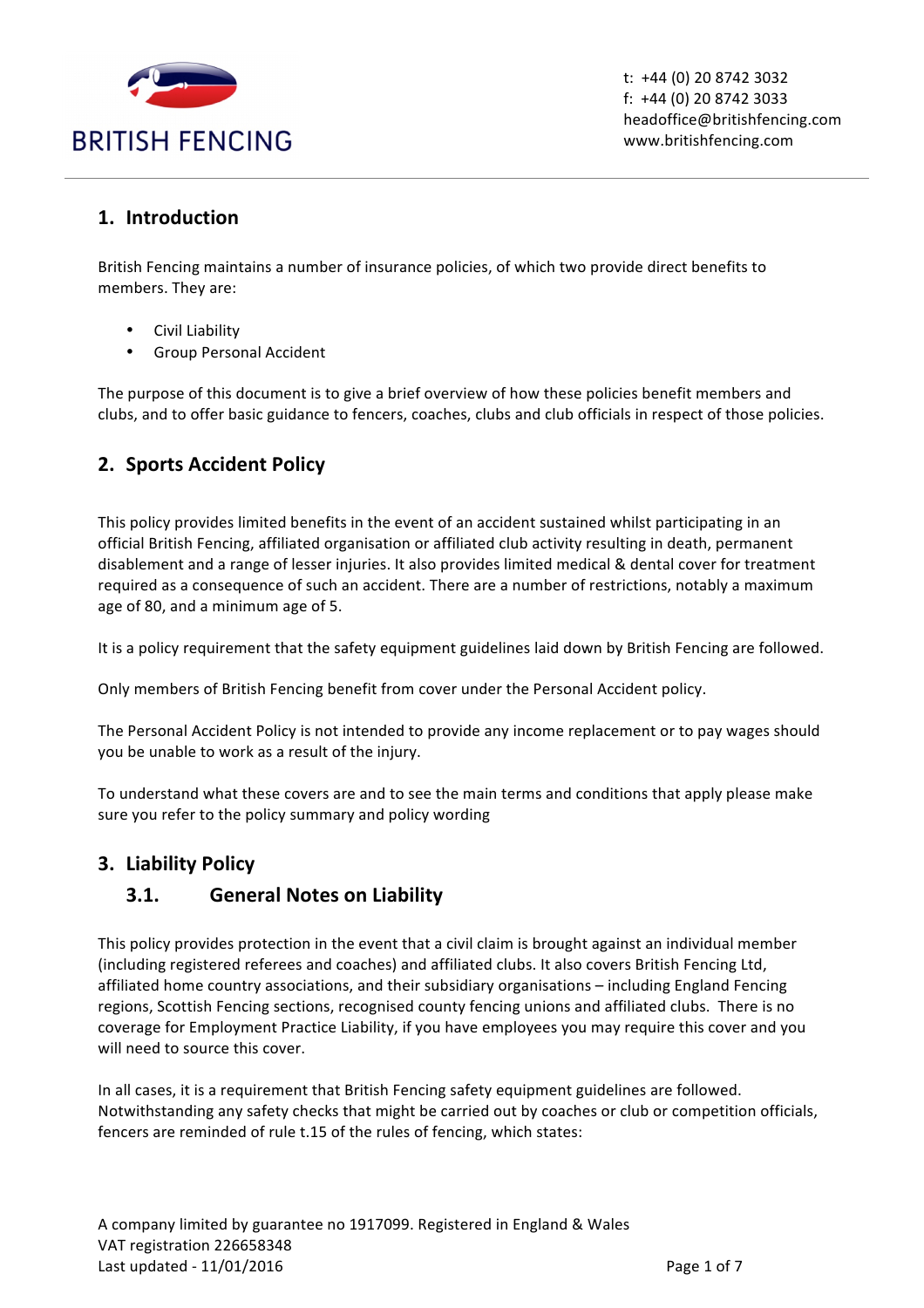Fencers arm, equip and clothe themselves and fence at their own responsibility and at their own risk.

It is the duty of all members to act responsibly, and to take reasonable steps to minimise the risks inherent in any sporting activity, and in particular to support and enforce British Fencing safety guidelines.

## **4. Requirements for Cover**

### **4.1. Individuals – Requirements for Cover**

For individuals to benefit from the insurance (Civil Liability and Personal Accident Insurance) benefits, they must be members of British Fencing.

The level of membership determines which types of fencing activities are covered  $-$  for more information please see http://britishfencing.com/membership/new\_membership\_scheme/

Fencers are covered when competing in an unlimited number of registered events to which their age, membership category, gender and any other factor qualifies them to enter, and which are organised by any of the insured groups – ie British Fencing, a home country, or a recognised region, section, county union or affiliated club, a registered coach, or by a registered group of members.

Non-members are not covered, unless they adhere to the specific circumstances mentioned under the non-member heading below.

The insurance coverage has been primarily designed for members domiciled in the United Kingdom. We have extended cover to allow members to fence Worldwide excluding USA/Canada, whilst participating in activities that have been formally arranged by either British Fencing or one of our member clubsincluding participating in official, pre-arranged training/practice and competitions. Cover will also operate during a social event organised by British Fencing or member clubs. Ex-pat members are covered for the territory in which they are domiciled provided they inform British Fencing of their domicile details. Please note members will only be entitled to liability if a claim is brought in a UK **court.** We strongly advise all non UK Domiciled fencers to affiliate to the Governing Body in the country in which they are resident to ensure that they are covered in the event of a claim being brought in their local courts.

It is understood that experienced fencers who are not registered coaches often act in support of coaches, or give guidance or direction to less experienced fencers within clubs or at competitions. They still enjoy liability cover under these circumstances, but only registered coaches enjoy cover outside of the club or competition environment.

### **Coaches**

For a coach to benefit from Professional Indemnity Insurance they must be a member of British Fencing and on the British Fencing Coaching register. This includes individuals:

- coaching on a regular basis, or
- reasonably perceived as a coach within the activities they undertake, or
- accepting payment for coaching services.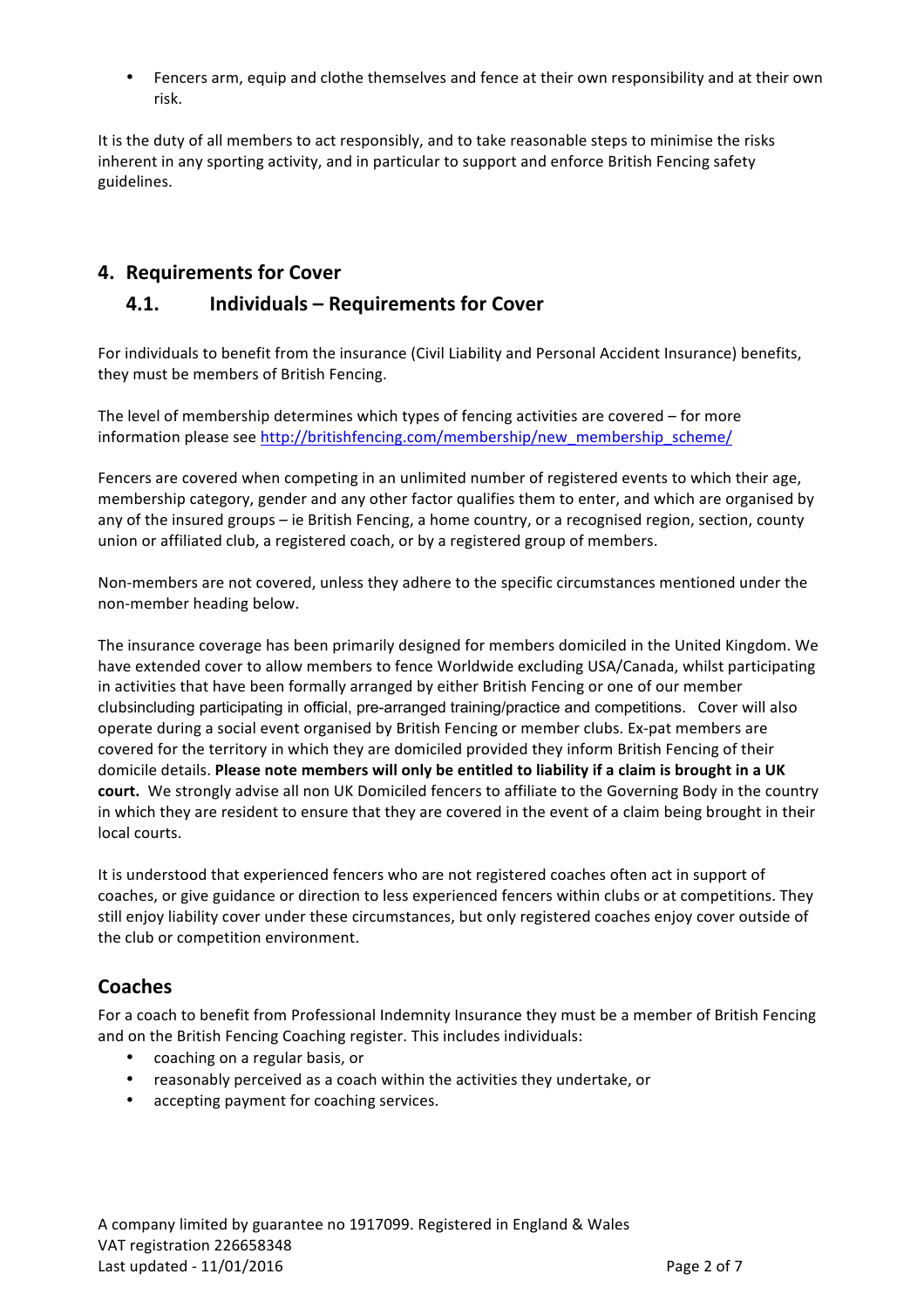**Registered coaches** are covered in the course of coaching the sport at any club, or at any other suitable venue, subject to a documented risk assessment as described below. This includes coaching nonmembers in schools, universities, leisure centres and similar locations, outside of the club environment. It should be noted that the coach is the insured person, and not the non-member participants. Nonmember participants are not covered by either the accident or public liability policy, except under the specific conditions below.

# **4.2. Clubs – Requirements for Cover**

For clubs to benefit from the Liability Insurance, they must be affiliated to British Fencing and all club officials undertaking club duties (eg club secretary, president, coach, committee member) must be individual members of British Fencing.

Liability cover is not venue-specific, and clubs may meet at one or more venues, without limit. However, when considering a venue, a risk assessment should be carried out and documented. This is particularly important when venues are used which were not designed primarily for sporting activity.

All club members should be members of British Fencing. Non-members do not enjoy the benefit of insurance cover (other than to the limited extent for beginners as described below).

Affiliated clubs must ensure that anyone acting as a club coach is on the British Fencing Coaching Register. Club Members supporting a registered coach in coaching duties on an ad-hoc basis are covered however coaches that have a wide role (see explanation in 4.1) must be part of the British Fencing Coaching Register.

If a club has a fencer or parent who, on an ad-hoc basis volunteers at a club it is not necessary to be on a British Fencing workforce register although the club is expected to ensure that the task that they permit the volunteer is reasonable and appropriate to their skills, qualifications and any mandatory checks including DBS or HC equivalent must be performed. Alongside this the volunteer must receive the adequate training (if applicable) prior to engaging in any activities. (see 7.3). The volunteer must be a British Fencing member.

# **4.3. Competitions – Requirements for Cover**

For competitions to benefit from the Liability Insurance they must be registered with British Fencing and all competition organisation officials (eg competition organiser, competition committee member) must be individual members of British Fencing.

Members involved in the management and running of competitions under the auspices of British Fencing, a home country association, a recognised region, section, county union or affiliated club or a registered coach are covered. (Supporter membership will suffice.)

A risk assessment should be carried out and documented relating to the venue and the running of the event.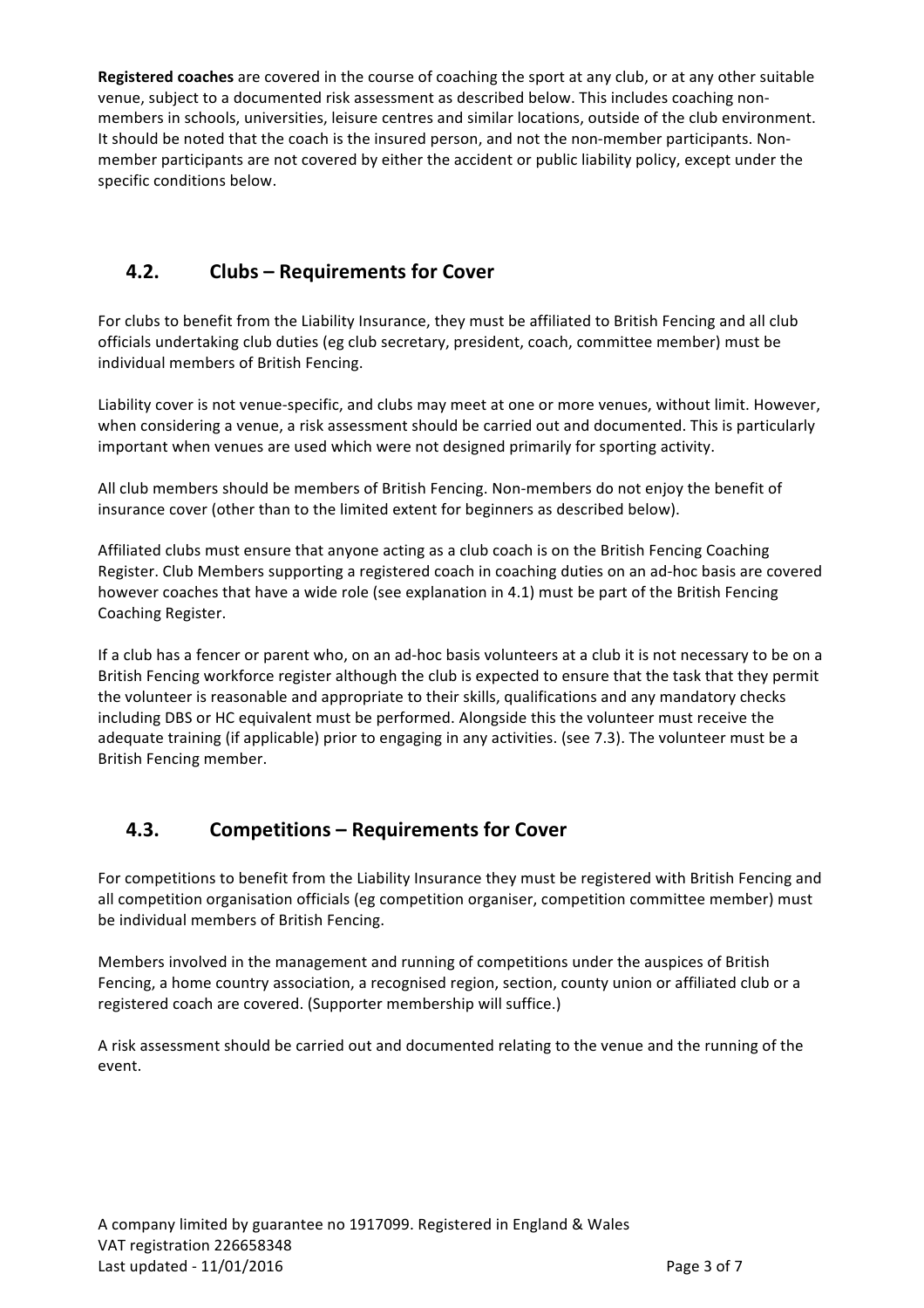# **4.4. Affiliated Organisations – Requirements for Cover**

For affiliated organisations to benefit from the Liability Insurance they must be formally recognised as affiliated to British Fencing and all organisation officials (eg committee members and officers) undertaking duties on behalf of the affiliated organisation must normally be individual members of British Fencing. 

Affiliated organisations include the home country associations and recognised regions, sections and county unions.

### **5. Non members**

Under most circumstances, only members of British Fencing are covered by the Civil Liability policy and Personal Accident policy.

However, in the following instances, non-members are also covered by the *Civil Liability policy only:* 

Non-members who are appointed by British Fencing to undertake a specific task(s) in connection with a British Fencing project or event.

Non-members who participate in a beginners' course, taster session or similar introductory activity, subject to the following conditions:

• That the activity is a single session of less than 2 hours duration of active participation by any individual non-member.

OR

That the activity of less than 12 hours duration of active participation over several sessions, AND the names and contact details of the non-member participants are recorded.

In both cases, for cover to be valid, the activity must be overseen by a British Fencing registered coach.

Non-member volunteers assisting ad-hoc in the delivery of affiliated club sessions and registered competitions are also covered.

The club (or the organising committee in the case of a competition or event) is responsible for ensuring the suitability of the volunteer for the activities undertaken.

# **6. Going abroad**

Only 'compete' category members are covered to fence abroad.

Cover extends to fencers and officials of any British Fencing or Home Country team or squad Worldwide, excluding USA/Canada unless you have been given permission by our insurance brokers.

Cover also extends to fencers and supporting personnel for a trip abroad organised by any recognised region, county union or affiliated club, provided that:

- Supporting coaches are registered
- The lead official has a team manager qualification recognised by British Fencing
- Other supporting staff are members and DBS checked through British Fencing
- A risk assessment is carried out and documented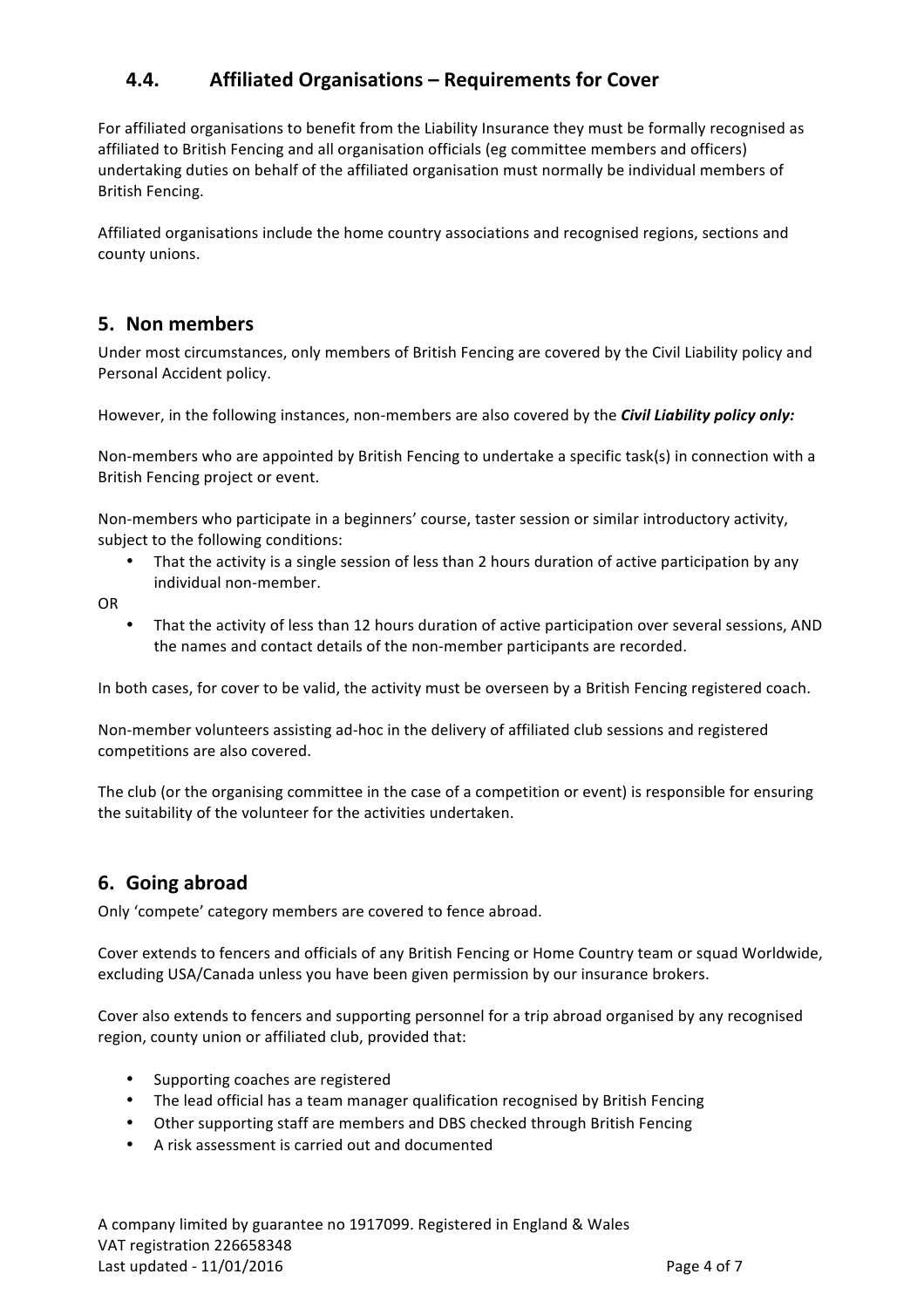Registered Coaches Liability insurance includes cover for performing coaching activities with nonmembers when travelling abroad as part of an organised trip.

For example, this would cover a coach taking a group of club fencers abroad to a training camp, where they are delivering coaching services both to their pupils and other (non BF member) fencers.

This cover is limited to trips of no more than 3 consecutive weeks, and no more than 3 months total in any one calendar year. If you require a longer trip, please notify our insurance brokers.

## **7. Responsibilities**

Participation in sport always involves some level of risk of injury and it is accepted that injuries do occasionally occur.

Everyone participating in sport has a **duty of care** to ensure that they exercise all care that is objectively reasonable in order to avoid injury to anyone.

An injured person may allege that (for example) the member, coach or club is responsible and is in breach of its duty of care. Under these circumstances they make seek damages the member, coach or club may find itself having to defend its actions in the civil courts. Such action may be taken even if you feel that the allegation is unreasonable or unfounded.

The British Fencing Public Liability insurance would respond under such circumstances and this would pay your defence costs and any damages awarded.

### **7.1. Member Responsibilities**

The following are examples of what needs to be undertaken to demonstrate that you are fulfilling your duty of care:

- Undertake activities in accordance with membership, registration and qualifications
- Adhere to the British Fencing Code of Conducts
- Ensure that your personal equipment is in good working order
- Where appropriate, withdraw from participating when injured
- Be appropriately prepared for the sport activities you undertake.
- Follow instructions given to you by officials

### **7.2. Coach and Official Responsibilities**

The following are examples of what needs to be undertaken to demonstrate that you are fulfilling your duty of care:

- Sport officials and coaches must be properly accredited and registered
- Sport facilities must be checked for safety and hazards removed prior to sport activity
- Children and/or other vulnerable segments of the population should be properly supervised when they participate in sport activities.
- Equipment used is in good working order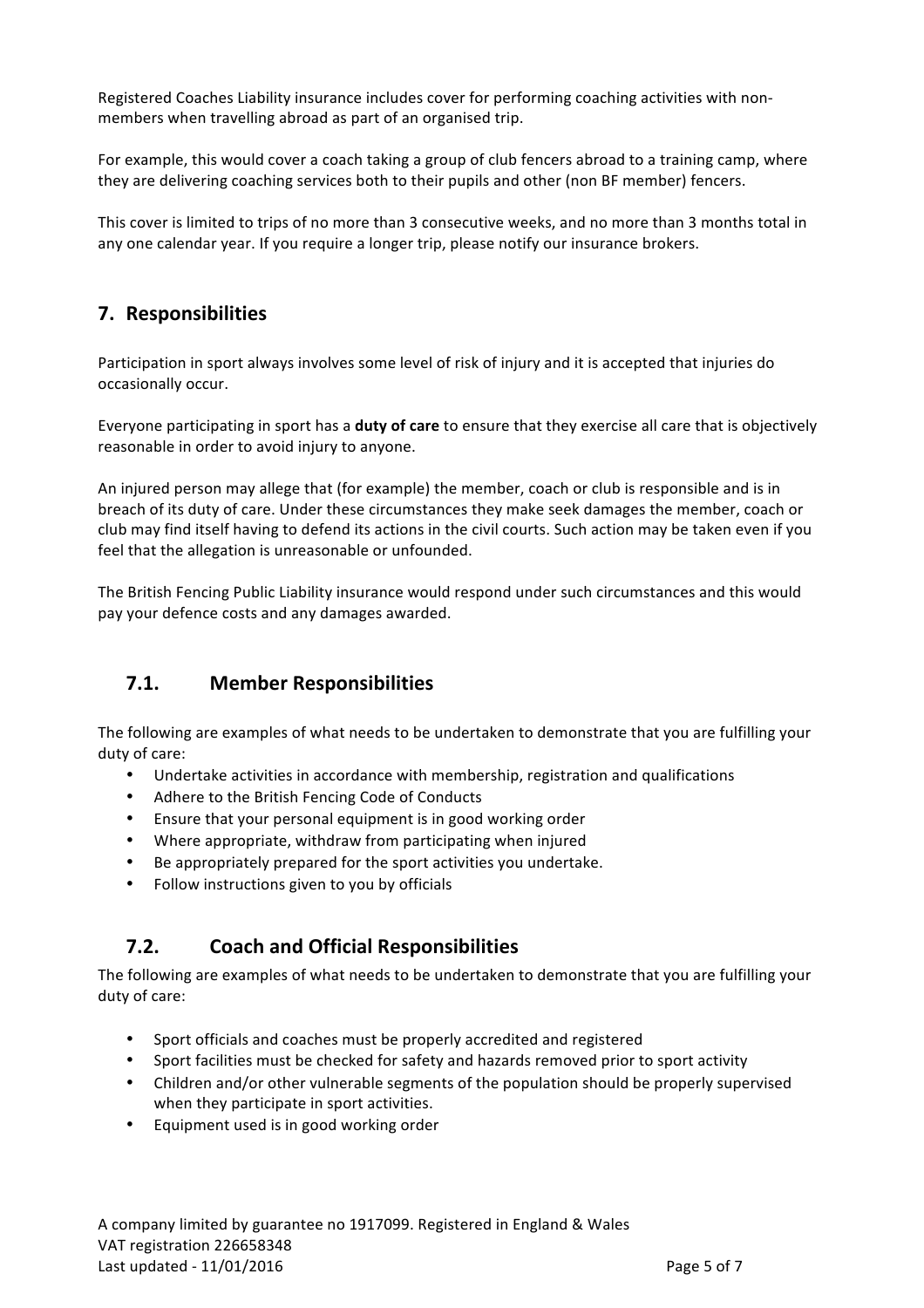- Sport participants are appropriately prepared for the sport activities they undertake. This would include basic checks to ensure that the health and fitness levels, skills and knowledge of rules are appropriate for the activity they are about to undertake.
- Where appropriate, injured persons are withdrawn from participation.
- Behaviour that may increase the possibility of injury is discouraged and action taken against persistent perpetrators of inappropriate behaviour.

# **7.3. Club Responsibilities**

The following are examples of what needs to be undertaken to demonstrate that a club is fulfilling its duty of care:

- •
- Officials and coaches must be properly accredited
- All activities have the appropriate oversight and supervision is undertaken by qualified persons or those with suitable experience
- Sport facilities are appropriate for the activities and must be checked for safety and hazards removed prior to sport activity
- Children and/or other vulnerable segments of the population should be properly supervised when they participate in sport activities.
- Equipment used is in good working order
- Sport participants are appropriately prepared for the sport activities they undertake. This would include basic checks to ensure that the health and fitness levels, skills and knowledge of rules are appropriate for the activity they are about to undertake.
- Behaviour that may increase the possibility of injury is discouraged and action taken against persistent perpetrators of inappropriate behaviour.

### **8. Exclusions**

The British Fencing Liability policy exclusion:

- Do **not** replace Employer's Liability insurance if any of the organisations mentioned below employs staff then a separate EL policy will be required.
- Criminal acts
- The ownership, possession, maintenance or use of any aircraft or other aerial device, hovercraft, watercraft or mechanically propelled vehicle
- Deliberate or Reckless Acts
- Medical Malpractice
- Damage to own property, or property for which you are responsible

The British Fencing Personal Accident policy exclusions:

- Is **not** travel insurance policies they do not cover loss of baggage, delayed or cancelled travel.
- Is not travel medical insurance policies they do not cover medical treatment or medical repatriation.
- Does not cover members over the age of 80 years.
- Illness or disease
- Injury arising out of the use of illegal drugs
- repetitive stress (strain) injury or syndrome or any gradually operating cause;